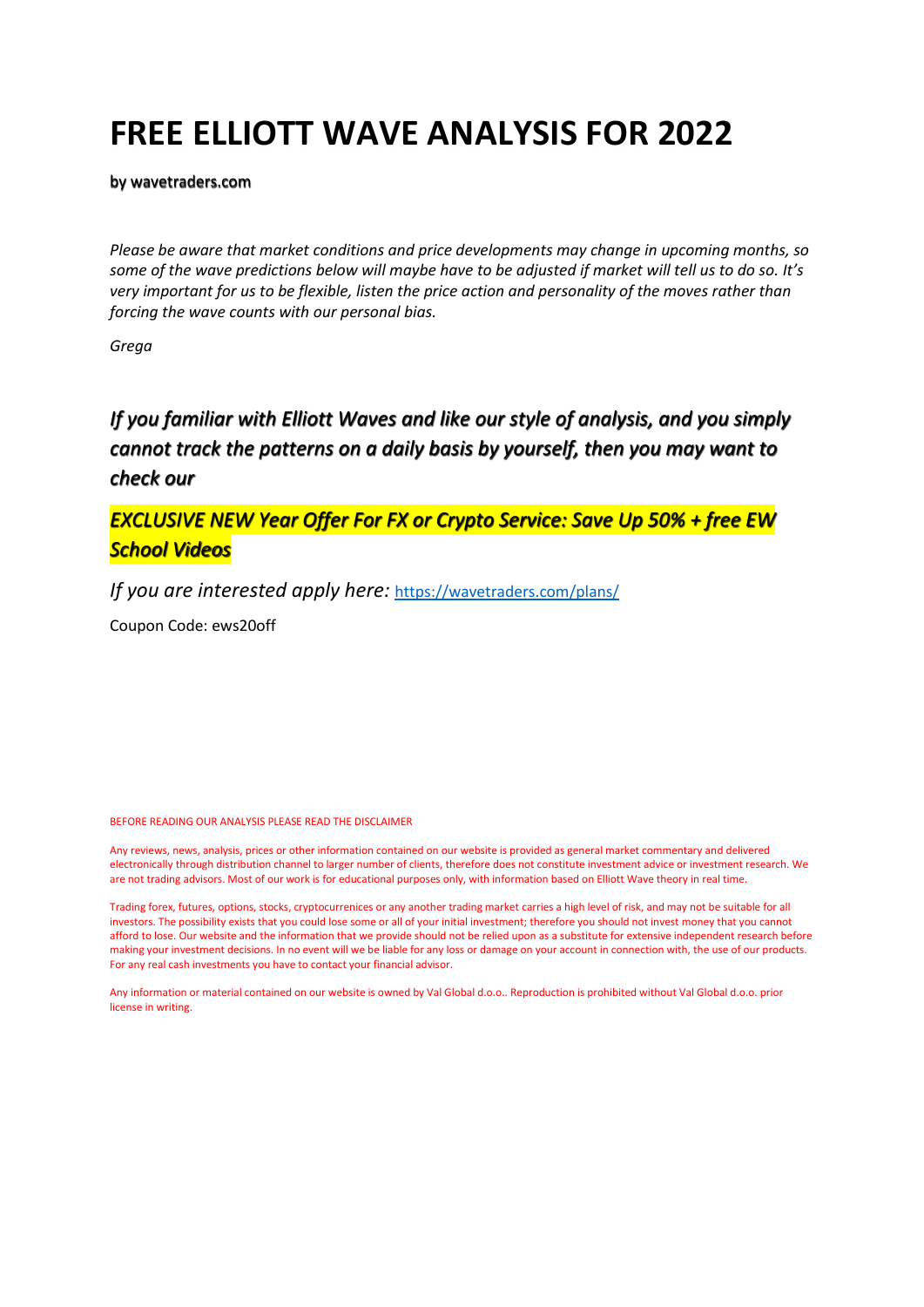#### **EURUSD Monthly**

EURUSD came lower in 2021 so price action remains trapped in a big sideways price action that belongs to a bearish trend that is in play since 2008. Ideally, it's a triangle that can cause more weakness in second part of 2022. Ideally the multi-year low will be printed around parity.

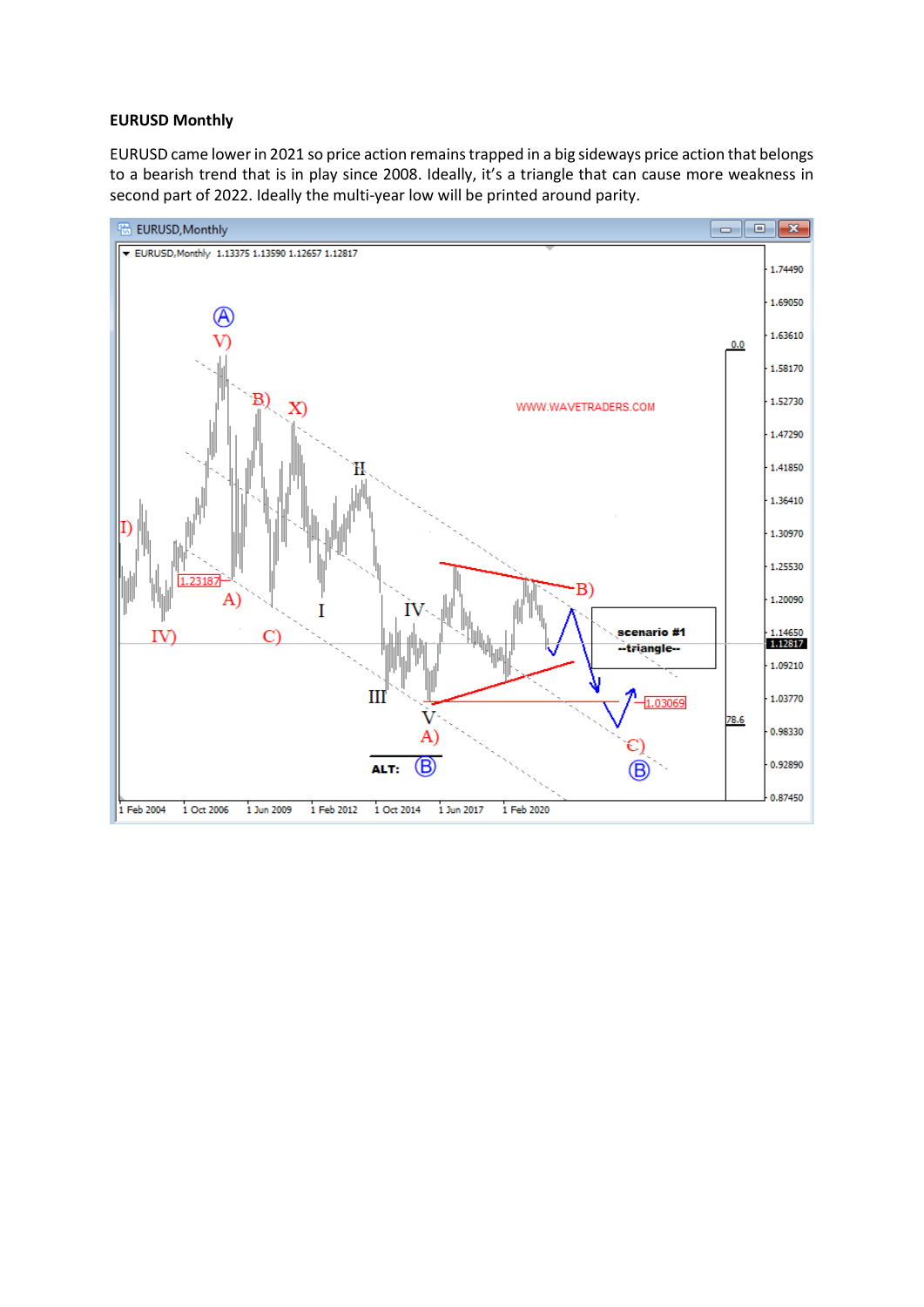### **AUDUSD MONTHLY**

Aussie came out of a big downward channel which means that pair is most-likely trading in a higher degree correction. But corrections are in three waves, so more upside can be seen in 2022, but after wave B pullback which is underway now and it ma retrace close to 0.6600 area before bulls shows up for wave C.

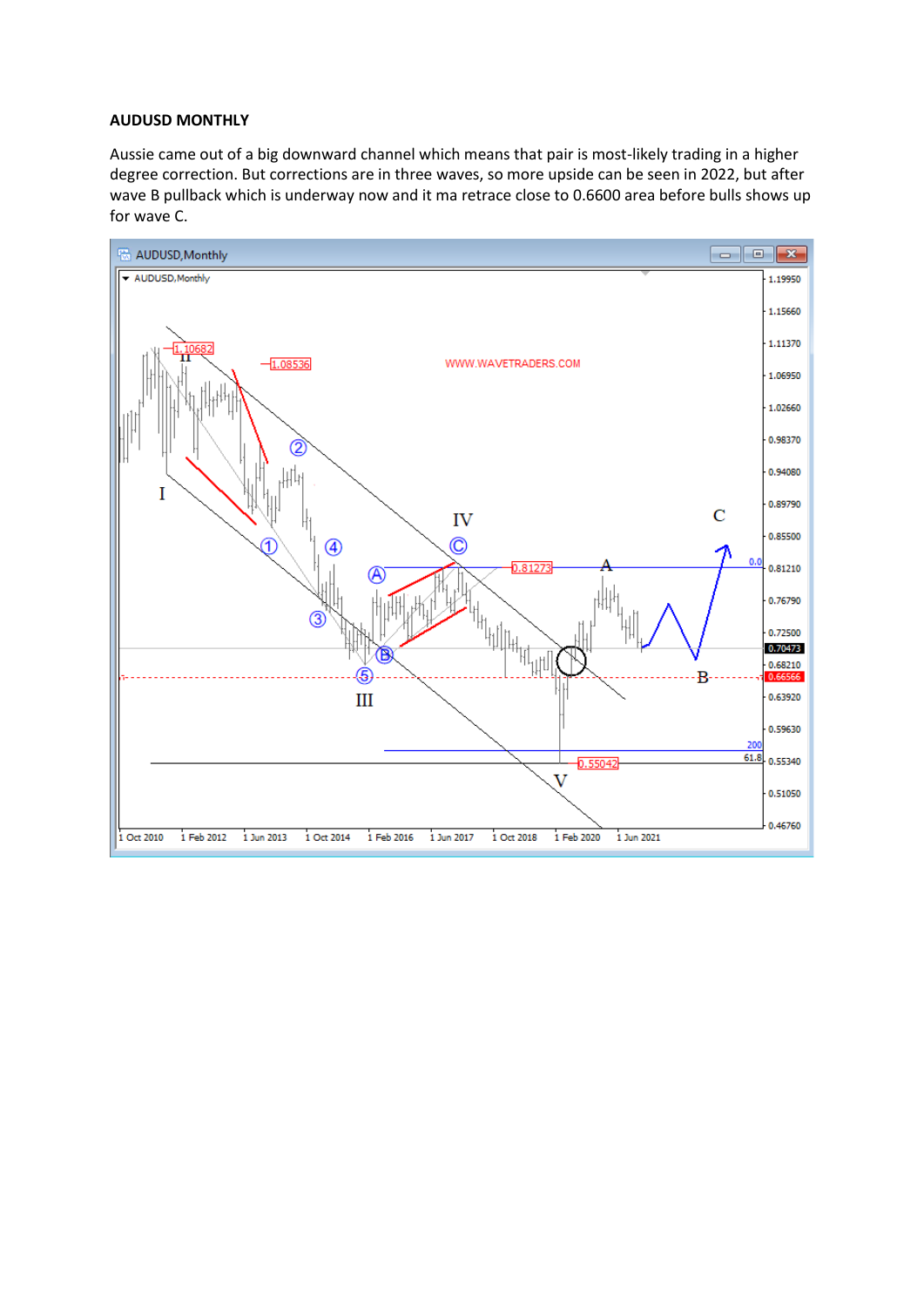#### **GOLD MONTHLY**

Gold is bullish, with no five waves up in play yet, so there is no reason to fight a trend, especially not when you have slow and choppy price action around the highs, which is normally a corrective move. We see that as wave IV) that suggests more upside into wave V) next year.

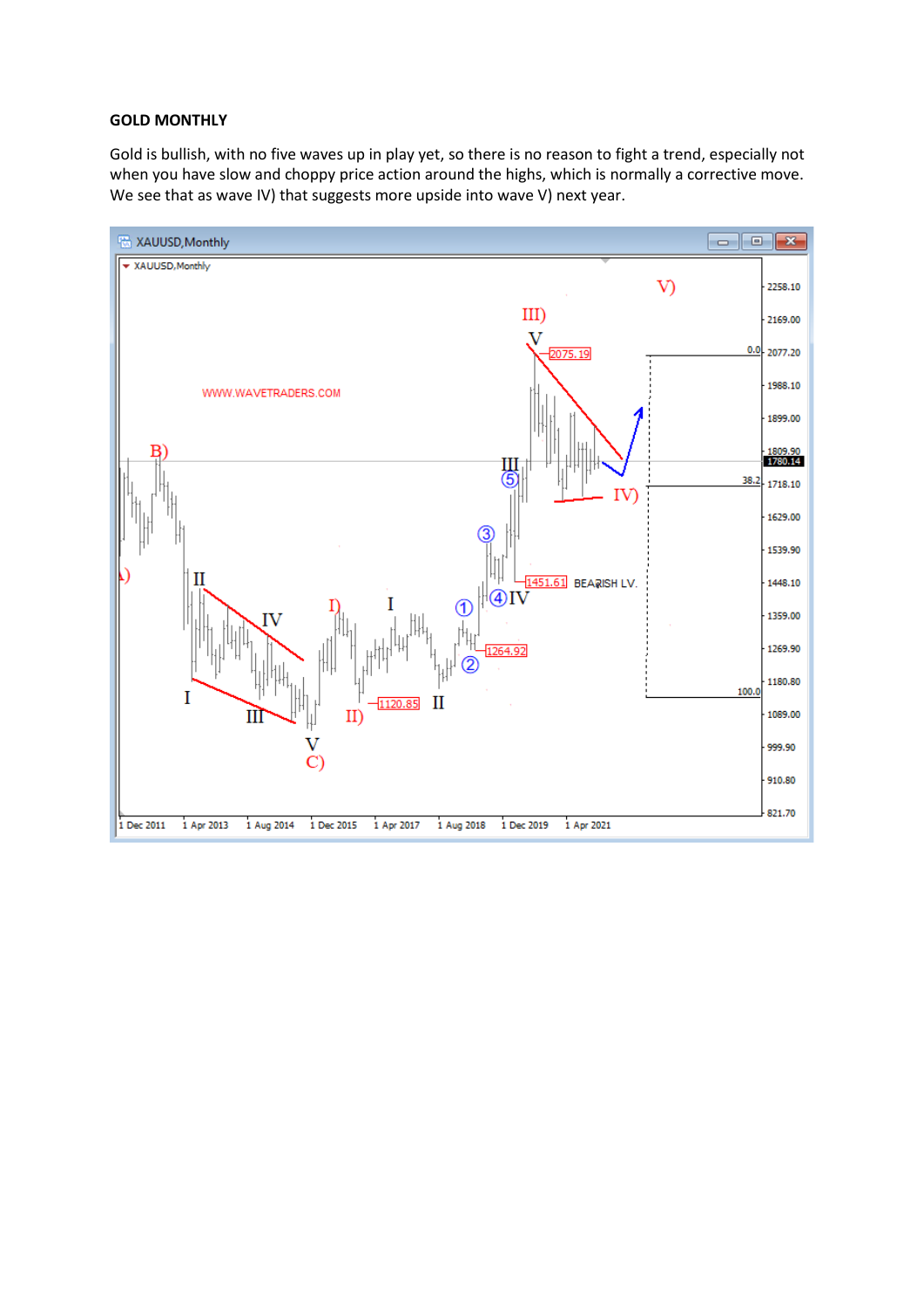## **S&P500 MONTHLY**

SP500 is coming sharply higher, out of an upward channel meaning that market is accellearting, making an extended move which can be sign of "mania cycle". This may not continue forever, so we are aware of a fourth wave set-back. 5k is a big level.

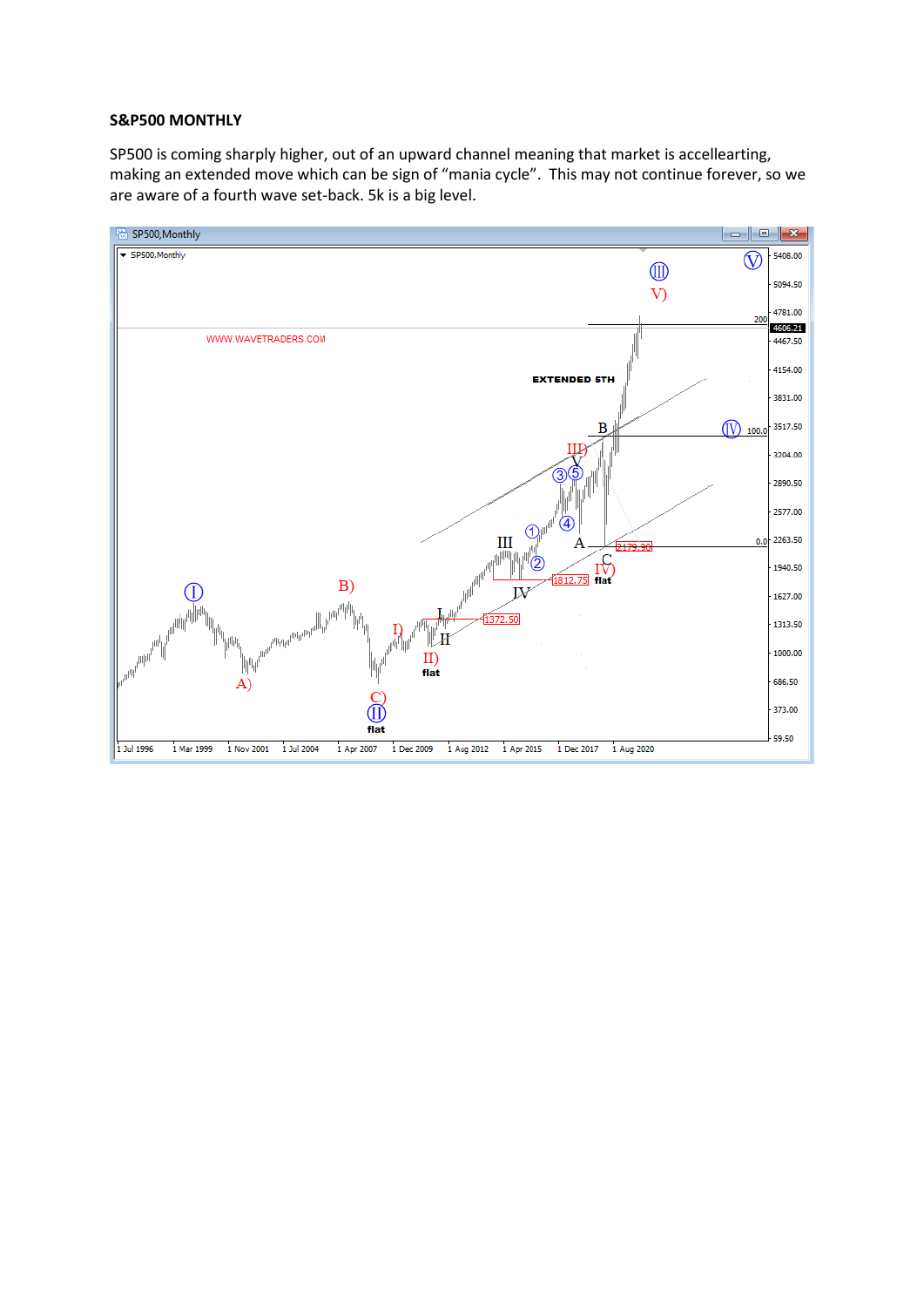## **SP vs GOLD**

Ranged price action since 2015 may limit the upside next year based on past two swing highs, even if just temporary for a retracement. Expected weakness means that gold can be more attractive next year.

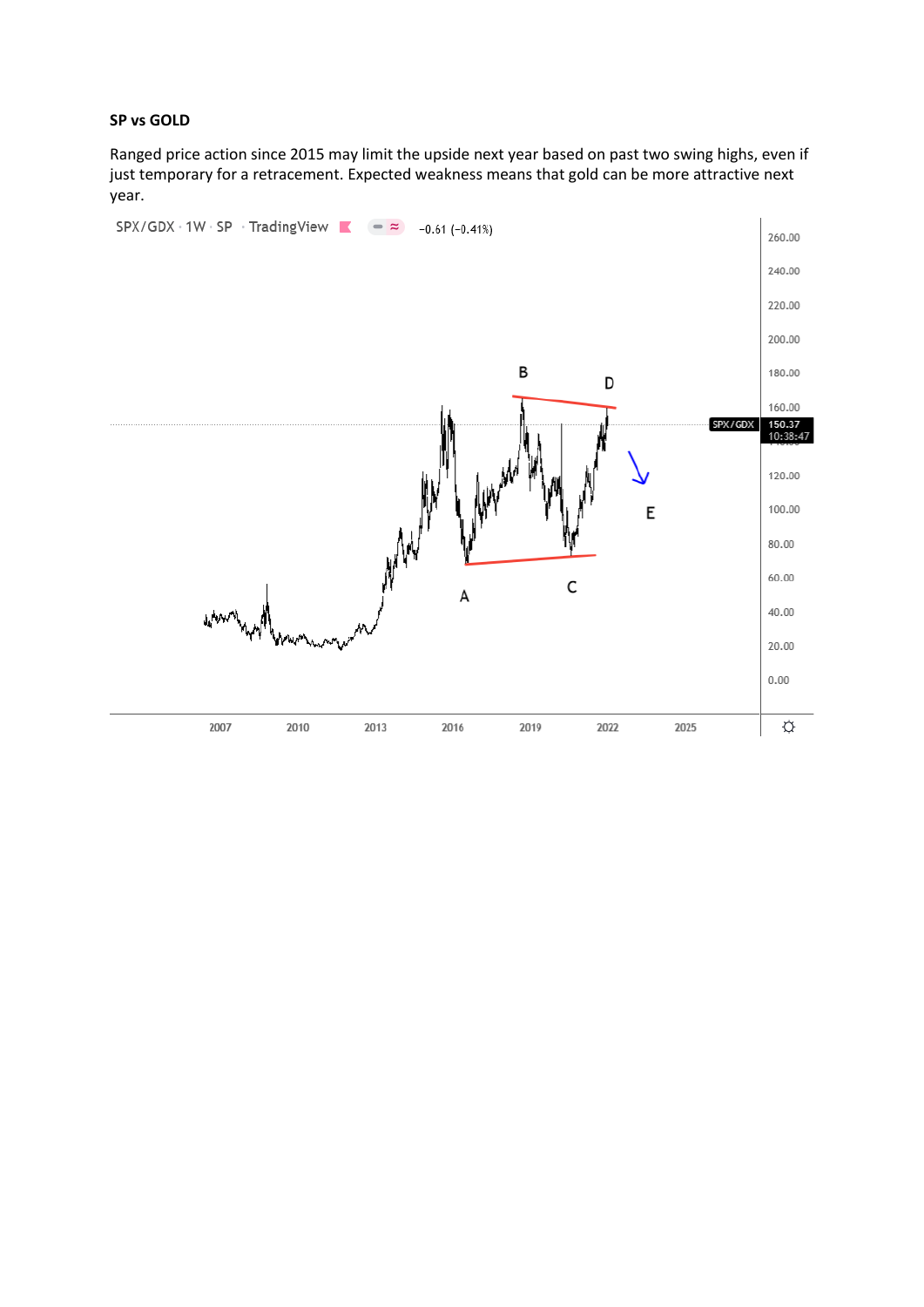# **GOLD vs COPPER**

GOLDvsCOPPER is known as indicator of economic health. After good 2021 the economic activity may slow down. Well, five wave drop into a multiyear support zone suggest that economic activity may slow down. In such case gold may do better while stocks could are expected to slow down.

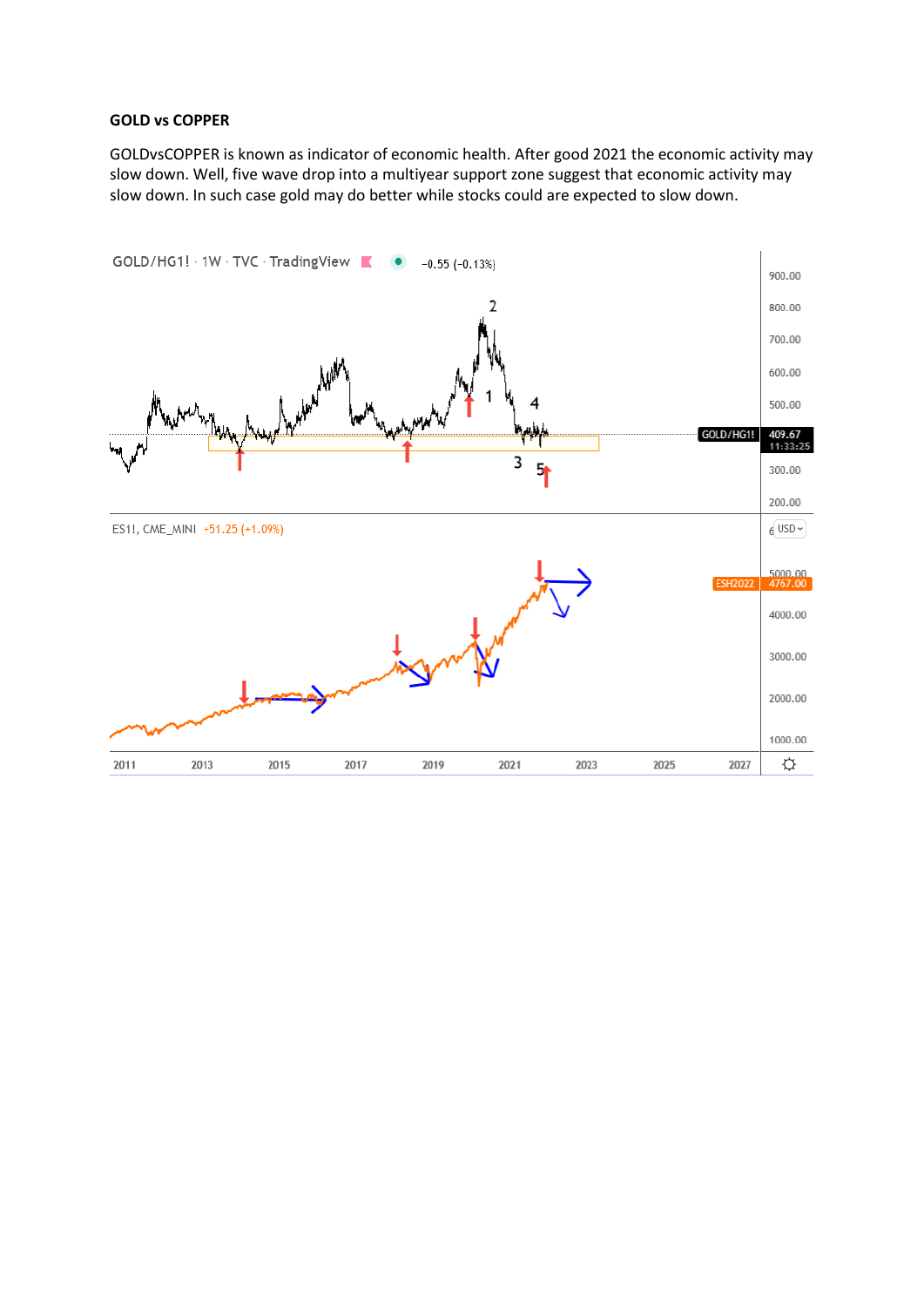# **COMMODITY INDEX (CRB Reuters)**

Sharp recovery on commodities shows real rising prices and inflation which is expected to resume after set-back.

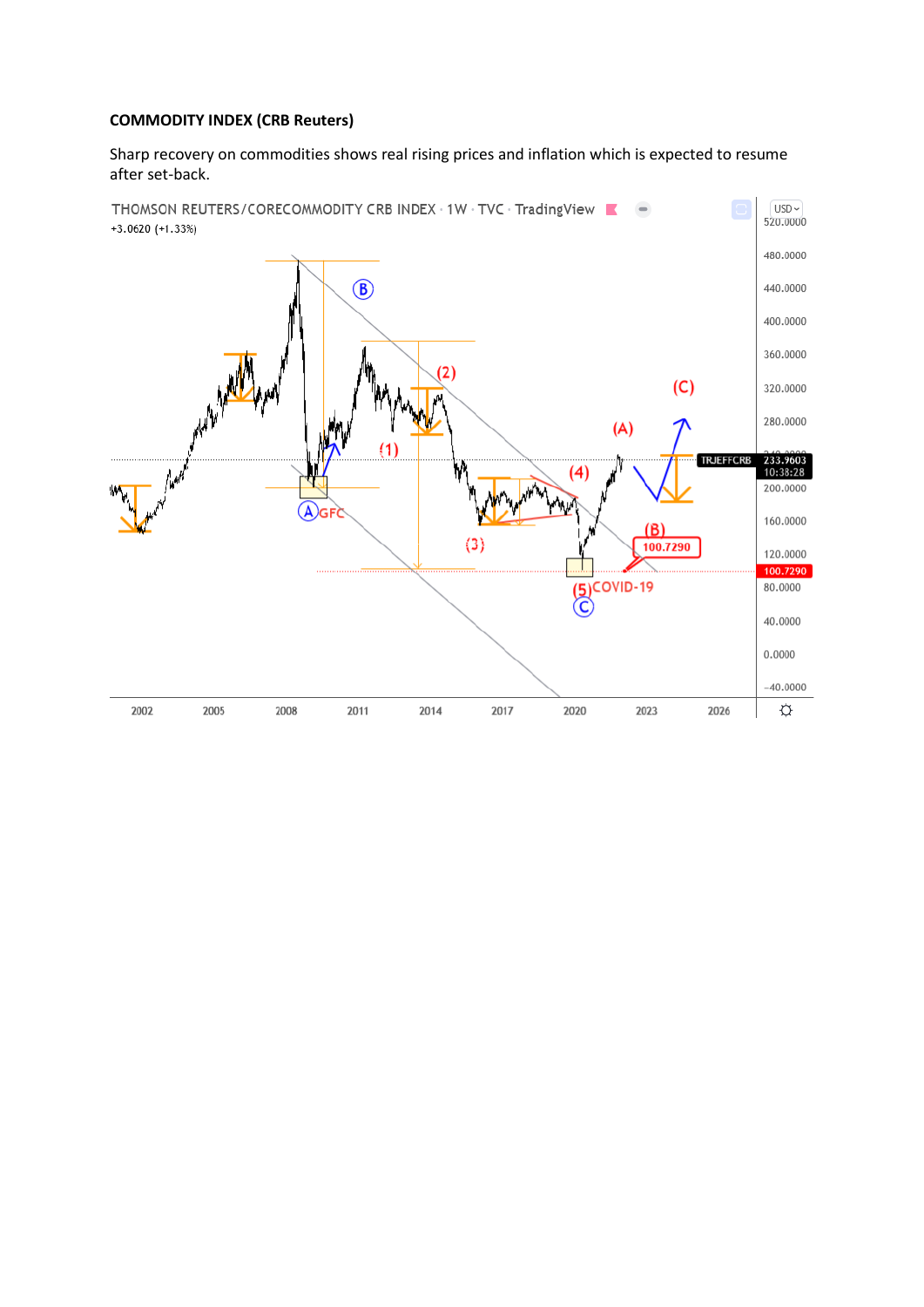# **CRUDE OIL**

Impulsive reversal from a new low and above the red trendline suggest more upside after retracement. Nice important swing zone on a pullback can be at 50-60 dollar per barrel.